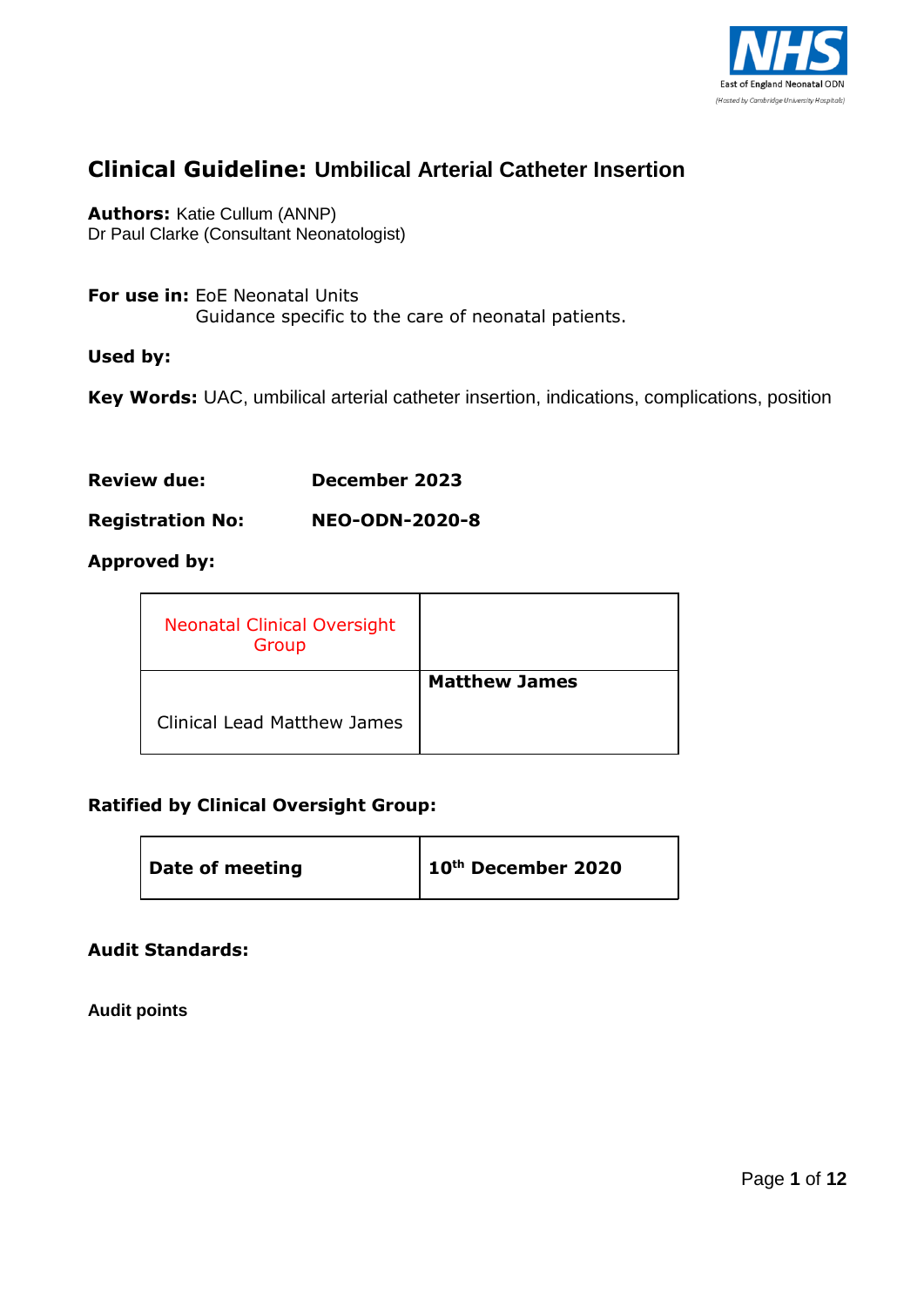

# **1) Background**

Umbilical arterial catheters (UACs) are an essential part of neonatal care allowing frequent measurement of arterial blood gases for oxygen tension (pO2) and continuous monitoring of arterial blood pressure. However, their use are associated with a number of complications, some of which can be fatal. It is therefore vital that UACs are only used: i) in infants who really require them; ii) where that the person inserting and looking after the infant with a UAC is competent and aware of the complications associated; and iii) when correct safety measures are taken to reduce the risk of complications during and following the insertion of the UAC. The British Association for Perinatal Medicine has recently published a framework for practice to reduce harm and improve safety in babies needing central venous catheters<sup>5</sup>. Although the focus of that document is umbilical venous catheters (UVCs) its key finding are applicable to the care of all central lines inserted within the neonatal care setting. Practice points highlighted by the BAPM expert working group have therefore been incorporated within this guideline.

# **2) Objective**

To ensure the safe insertion of an umbilical arterial catheter.

#### **3) Indications<sup>1</sup>**

- Frequent measurement of arterial blood gases for oxygen tension (pO2)
- Blood sampling
- Continuous monitoring of arterial blood pressure
- Resuscitation (though the umbilical venous route is the first choice)
- Exchange transfusion

#### **4) Contraindications<sup>2</sup>**

- Abnormalities of the abdominal wall
- Necrotising enterocolitis
- Peritonitis
- Evidence of vascular compromise to lower limbs or buttocks
- Consider a Peripheral arterial line in IUGR infants with antenatal absent or reversed end diastolic flow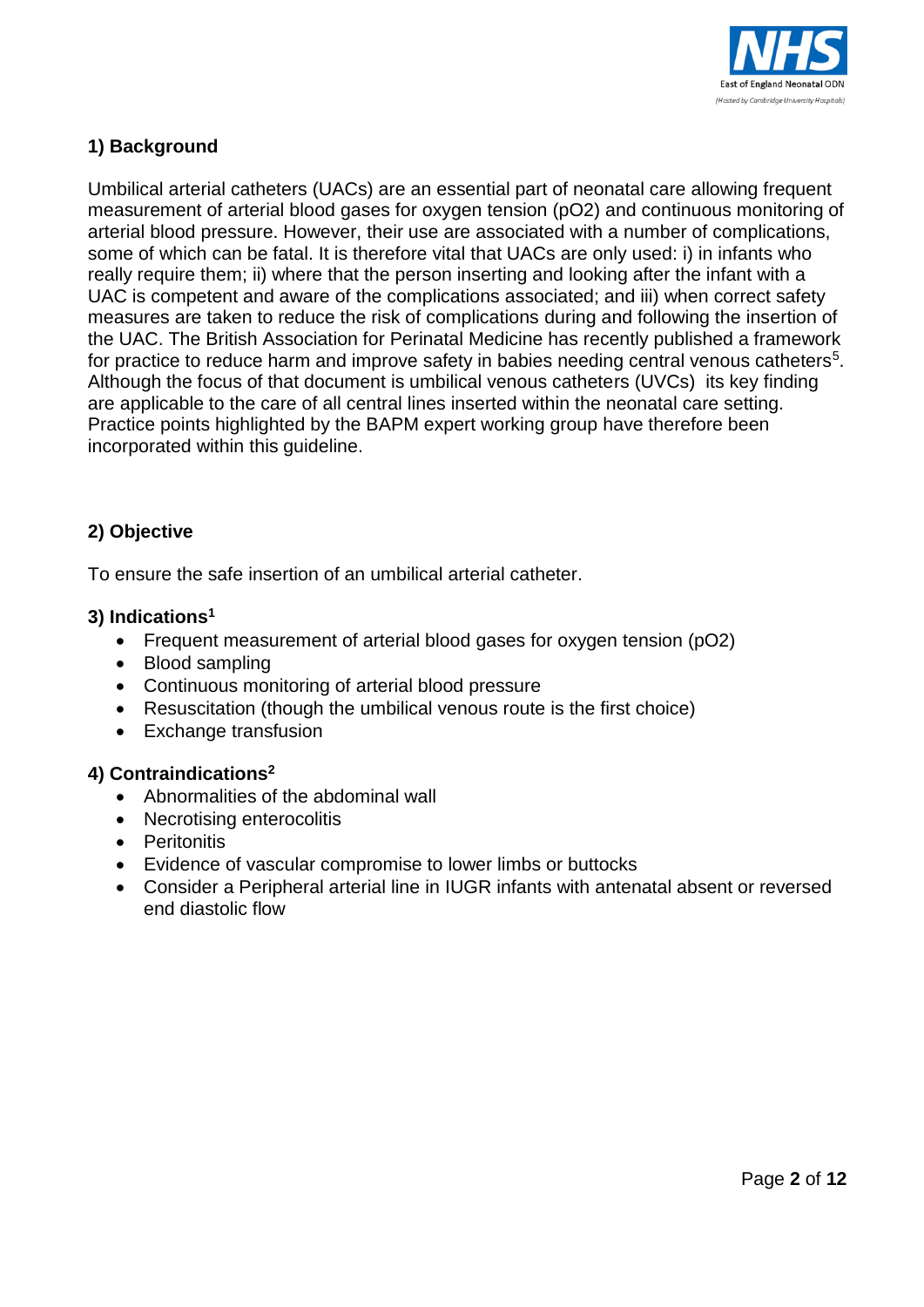

# **5) Complications<sup>1</sup>**

- Positional-perforation, misdirection, refractory hypoglycaemia (catheter tip opposite coeliac axis) - if a dextrose infusion is running via the catheter
- Vascular accident- Abdominal aortic thrombosis leading to congestive heart failure, embolism, vasospasm, loss of extremity, air embolism2,3,4
- Equipment related: Breaks or knots in catheter
- Other: Sepsis, haemorrhage, necrotising enterocolitis, intestinal perforation, pericardial effusion, hypertension.

# **6**) **Physiological instability during insertion**

- Closely observe the infant during and following the procedure for any deterioration
- Monitoring (ECG and oxygen saturation) should remain in place throughout the procedure
- If the infant is intubated, check the endotracheal tube is secure before commencing the procedure.
- If the infant is very preterm and is nursed in a polyethylene bag this should remain in place with a small incision made to the polyethylene bag over the umbilicus to provide access.

#### **7) Key notes** (Based upon the recommendations of the 2018 BAPM Framework**<sup>5</sup>** )

- In each situation where a UAC is required an assessment should be made as to who is the most appropriate person to undertake the procedure.
- A Central Cather Care bundle should be used to covers all aspects of insertion, use and on-going management of the UAC.
- Staff inserting the UAC should have undertaken a formal training package for the insertion of central arterial catheters. This should include an assessment of technical competence and awareness of potential complications
- Staff inserting UAC have a responsibility to ensure they maintain their competence and should be familiar with the equipment and procedures used for catheter insertion.
- When inserting a UAC each UAC should be withdrawn to a point at which it freely aspirates blood (to prevent malposition) and, after being secured in position, should be x-rayed to confirm that the position is acceptable.
- Following any new manual adjustment of UAC position, irrespective of how small the adjustment, a further radiograph should always be obtained to verify the new position.
- Use of ultrasound to confirm ongoing position can be used where facilities and skill mix allows.<sup>21</sup>
- The UAC position should also be noted on any subsequent x-ray done in the baby
- Umbilical catheters should be clearly labelled to distinguish arterial and venous catheters.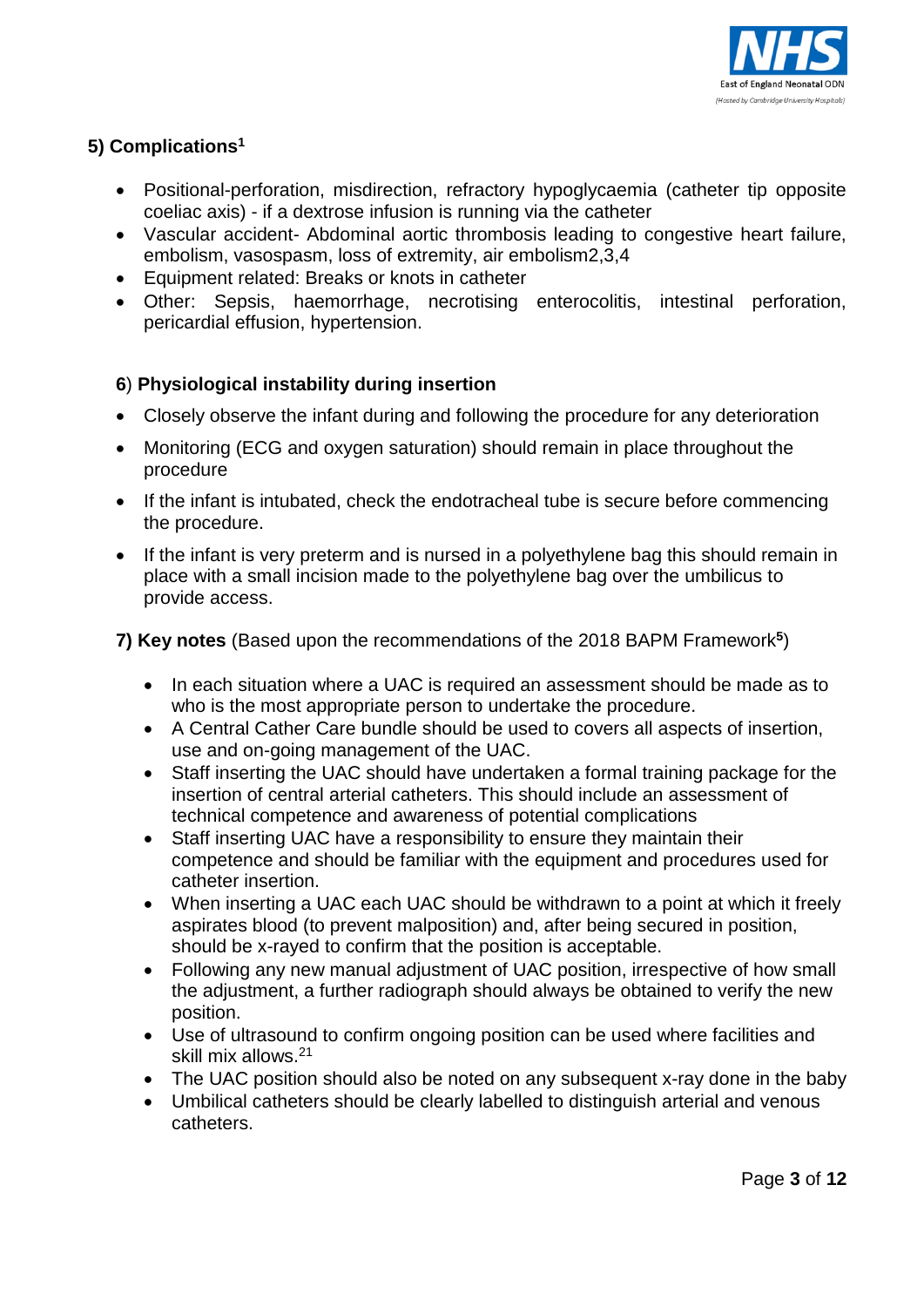

- There should be thorough contemporaneous documentation of each UAC insertion including indication, description of the catheter itself, number of attempts, length inserted, confirmation of blood aspiration, position on X-ray, and any adjustments subsequently made. The accepted position should be verified in writing within 24 hours of insertion by a consultant neonatologist/consultant paediatrician or from a consultant radiologist's report.
- The need for continued retention/use of a UAC should be reviewed daily.
- On-going care of UAC should include regular review of catheter fixation and position, strict asepsis and minimising catheter access.
- Any clinical deterioration of a baby in whom a UAC is present should raise the question of catheter-related complications, particularly infection and extravasation.
- Parents should always be informed about the use of central catheters at the earliest opportunity, although formal prior consent is impractical.

# 8**) Position of the Catheter**

- $\bullet$  High placement is regarded as between T6 T10
- Low placement below L3 (ideally between L4& L5)
- High placement is associated with a lower incidence of clinical vascular complications without an increase in any adverse sequelae<sup>6,7,8</sup>.
- Low position catheters cause less significant changes in the cerebral blood flow velocity and thus may be safer for use in preterm neonates at risk for intraventricular haemorrhage. However, they may be associated with perfusion problems to the lower limbs therefore they often do not remain in-situ for as long as the catheter in a high position<sup>9</sup>.

# **9) Description and Documentation of the Procedure**

#### **Equipment**

- Sterile pack for UAC insertion
- Sterile gloves and gown
- Scalpel
- Chlorhexidine for skin preparation<sup>10</sup>
- Umbilical arterial catheter size 3.5 or 5/6 French gauge
- 10 mL syringe
- 0.9% sodium chloride 10 mL ampoule
- Green needle 21G
- Suture 3/0 Mersilk (or equivalent)
- Tape to secure the line in place with suture or umbilical catheter holder
- 10 mL ampoule of water for injection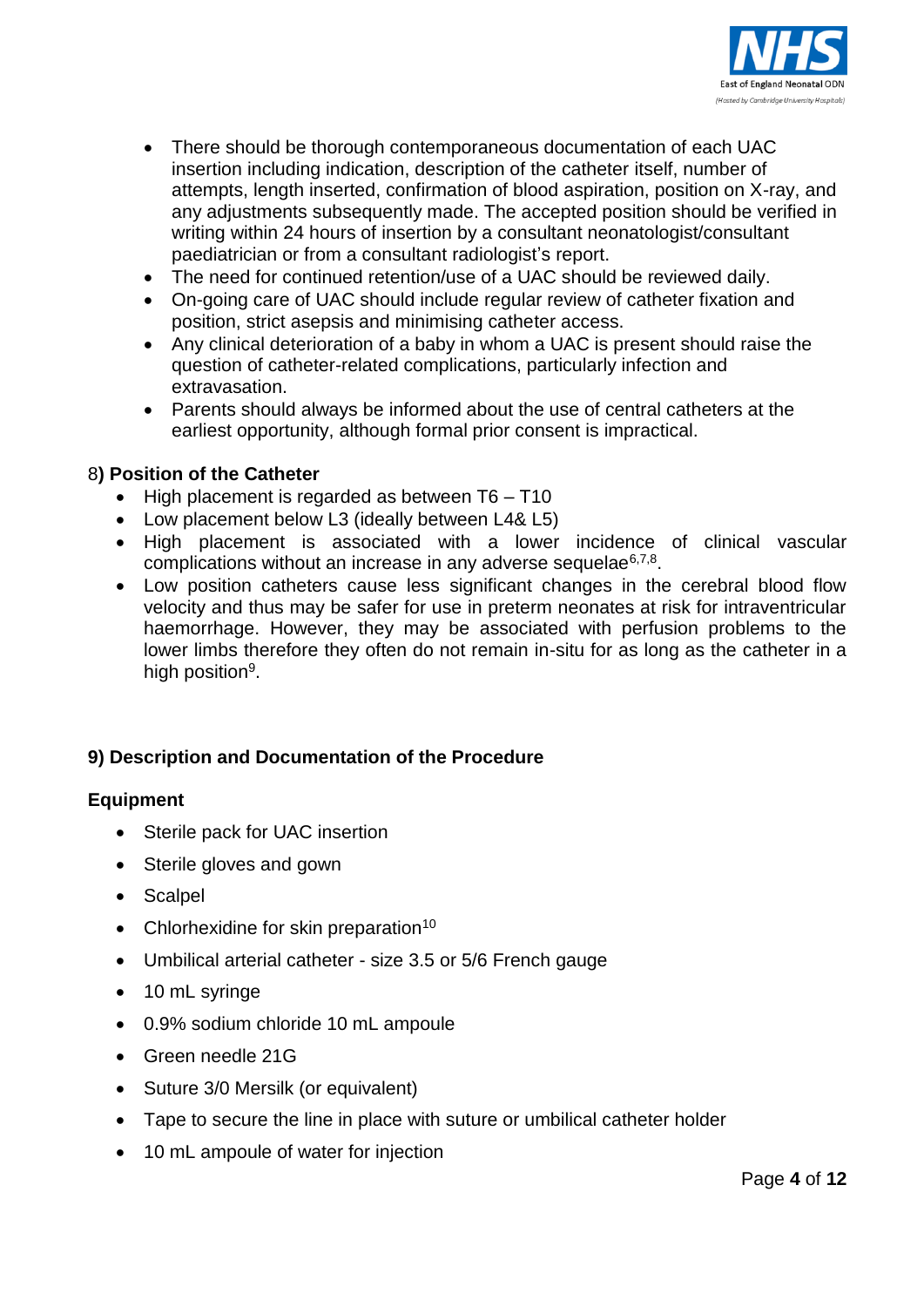

- Sterile cord
- ligature 3-way tap

## **Preparation**

Assess the depth that the catheter needs to be inserted with the following formula:

 $(3 \times$  baby's weight in kg) + 9 cm + cord stump length in cm's  $11,12$ 

- Position the infant and surrounding equipment so that the cord is accessible.
- Where possible, depending on the urgency of the procedure ensure that infant's temperature is at least 37°C before starting the procedure. Check that there is adequate output from the radiant heat source or incubator to keep the infant warm during the procedure.
- If the infant is particularly active and doesn't calm when the drapes are in place, ensure that an assistant is on hand to contain and support the infant for the procedure. Consider use of sucrose if applicable.

#### **Procedure**

- Clean trolley surface
- Wash hands.
- Open the packaging of equipment with a non-touch technique.
- Wash hands thoroughly and dry.
- Put on gown and sterile gloves *in addition, hat & mask should be worn where this is local unit policy*
- Follow aseptic procedure principles.
- Draw up 10 mL of 0.9% sodium chloride into syringe and attach a three-way tap to the catheter. Flush through both the three-way tap (if used) and the catheter with the saline ensuring that there is no air in the system.
- Turn the three-way tap off or clamp the line to prevent any entry of air into the catheter to reduce the risk of air embolism whilst the catheter is being inserted.
- Clean cord and peri-umbilical area with chlorhexidine solution. Take great care to avoid excess application and any spillage around down to the buttocks or prolonged contact with the skin as this may cause burns to very preterm skin. Allow to dry, then remove with sterile water to prevent adverse skin reactions <sup>13, 14</sup>.
- Holding cord clamp with sterile gauze, apply sterile drapes.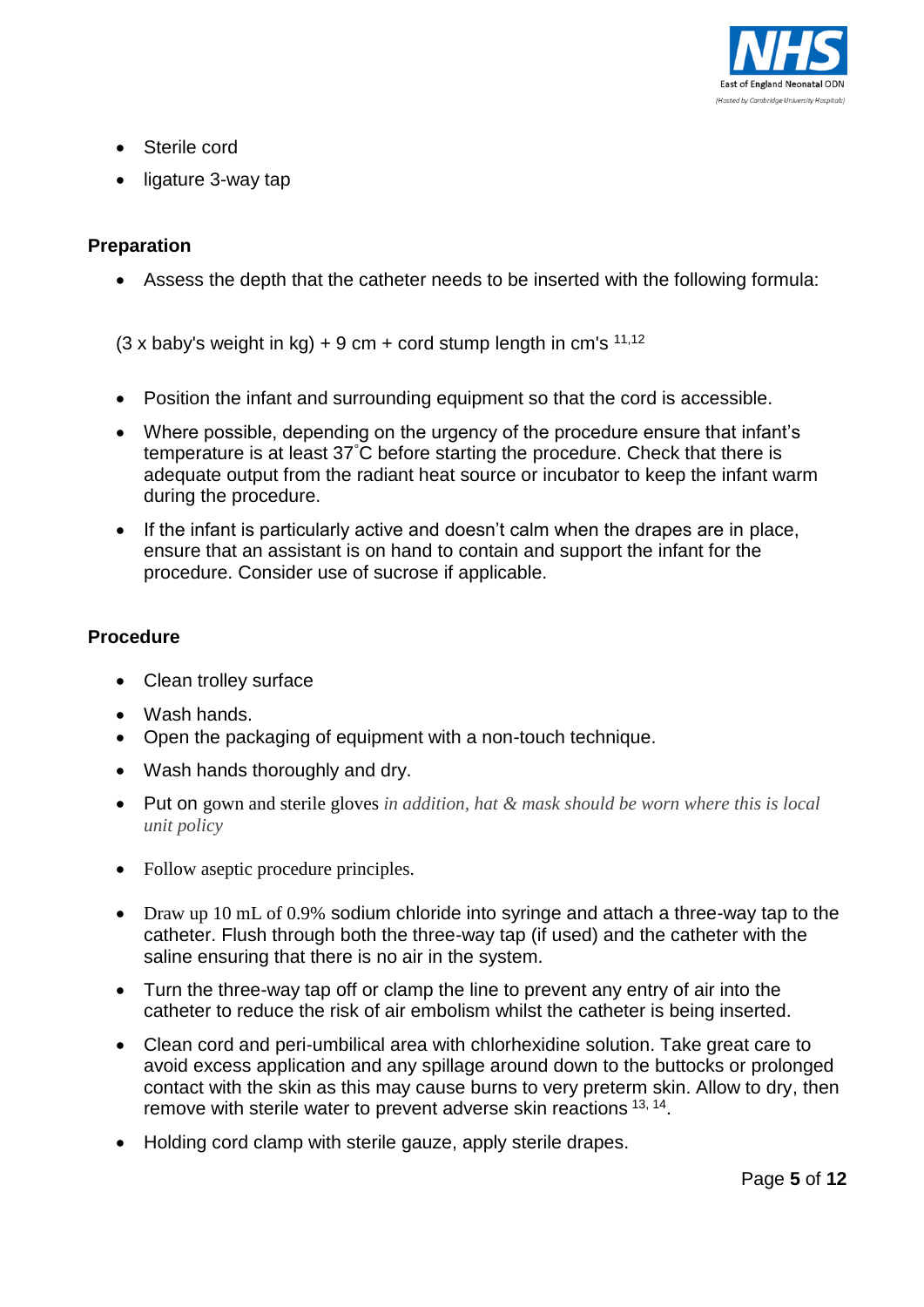

- Tie umbilical tape around the base of the cord tightly enough to minimise blood loss but loosely enough to allow the catheter to be passed through.
- Grasp the cord with the artery forceps and gently pull the cord upwards whilst you cut the underside of the forceps with a scalpel blade leaving 1-2 cm of cord above the skin junction.
- Control any bleeding by gentle tension on the cord ligature. Blot the surface of the cord stump with a gauze swab, avoiding rubbing as this may damage the structures and obscure the anatomy
- Identify the vessels in the cord. The vein is easiest to identify, as it is large, thinwalled and sometimes gaping. It is most often found in the 12 o'clock position. The arteries are found inferiorly, are thick walled, white and may protrude slightly from the cut surface (See figure 1).
- Hold the cord stump with two artery forceps (with one pair of forceps close to the vessel that is to be cannulated). Apply traction to stabilise the cord stump.
- Gently open the arterial lumen with a pair of curved forceps
- Allow the points to spring apart and maintain the forceps in this position for a few seconds to dilate the vessel.
- Carefully dilate the lumen of the artery with a dilator (maximum depth of 1 cm).
- Keep the vessel open with the forceps or probe and prepare to insert the catheter.



#### **Figure 1 Picture demonstrating vessels in the cord (from 'Atlas of Procedures in Neonatology' 1,)**

- Hold the catheter about 1cm from its tip with a pair non-toothed of forceps or between finger and thumb.
- Place the tip of the catheter in the lumen of the vessel between the prongs of the forceps (or remove the probe just before inserting) and gently advance.
- Pass about 2 cm into the vessel with a firm steady motion until resistance is felt at the point where the umbilical artery turns upwards.
- Hold the edge of the cord stump with the artery forceps and gently pull the stump towards the head of the infant. Mild traction will facilitate the passage of the catheter at the angle between the cord and the abdominal wall.
- After passing the catheter about 5 cm into the vessel aspirate to confirm an intraluminal position. Arterial pulsation should be seen. Flush the catheter through with saline to keep the catheter clear and turn the three-way tap off.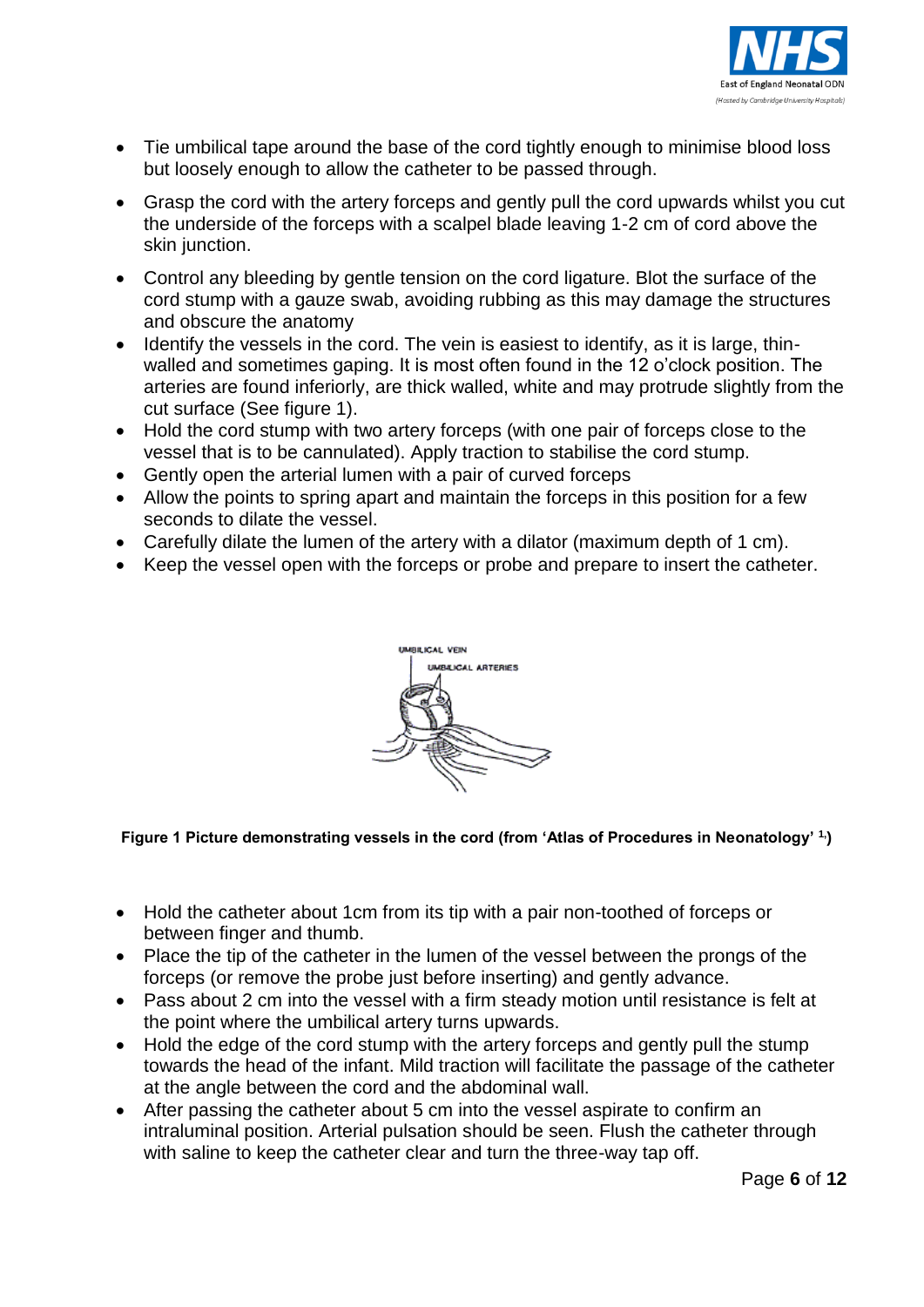

• If the catheter does not want to pass through:

-If there is resistance in the stump loosen the cord ligature and consider re-dilating the artery

-If a popping sensation is felt it may indicate that the catheter has exited the lumen and created a false passage. It may be necessary to access the second artery -Backflow of blood around the catheter or other vessels: tighten the cord ligature -Resistance encountered at the iliac junction (approximately 6-8 cm from the surface of the stump): apply a steady pressure for 30-60 seconds or try repositioning the infant with the same side elevated as the catheter with the hip flexed.

-Easy insertion but no blood return: catheter is likely in a false passage and should be removed.

- Advance to pre-determined length and aspirate to verify blood return.
- Slowly take blood for sampling and blood gas analysis<sup>16</sup> clearing the line with saline on completion. At this point observe the infant's lower limbs for colour and warmth.
- Secure the catheter using a technique that avoids tape being applied to the skin if possible e.g suture and flag or Sulle securing device secured with a suture to the umbilicus<sup>17,18</sup>. Or use a colloid based umbilical catheter holder that will protect the skin e.g. Neobridge<sup>19</sup>.
- Ensure that the catheter is secure, still bleeds back and flushes.
- Connect the catheter to the prescribed infusion.
- Ensure the catheter is clearly labelled as an umbilical artery catheter.
- Obtain chest/abdominal x-ray to confirm catheter tip location. The catheter is ideally placed between T6 - T10 or below L3 (ideally between L4 - L5).
- Any catheter that has descended to the lower limbs or gluteal region or compromises circulation must be removed immediately.
- Clear away all equipment and ensure that any needles or scalpel are safely disposed of into a sharps bin.
- Record the procedure in the infants' medical notes using a dedicated UAC documentation label, such as the example in Figure 2. The The UAC label should provide for the routine specific documented confirmation that there was blood sampling from the UAC at the point of catheter fixation.
- To help maintain catheter patency use heparinised saline solution (eg either 0.45% or 0.9% saline containing 1 Unit heparin per mL). Infuse at a rate of 0.5–1.0 mL/hour according to size of baby.
- Regular nursing observations of the catheter insertion site and of the external anatomical site corresponding to the catheter's internal route should be undertaken (for example using a Visual Infusion Phlebitis "VIP" scoring system). It is recommended that as a minimum hourly inspection and documentation of the state of the umbilical catheter insertion site is recorded.
- Need for the UAC should be reviewed daily. The catheter should be removed as soon as it is no longer required, to prevent complications such as thrombosis, vasospasm and, infection<sup>20</sup>.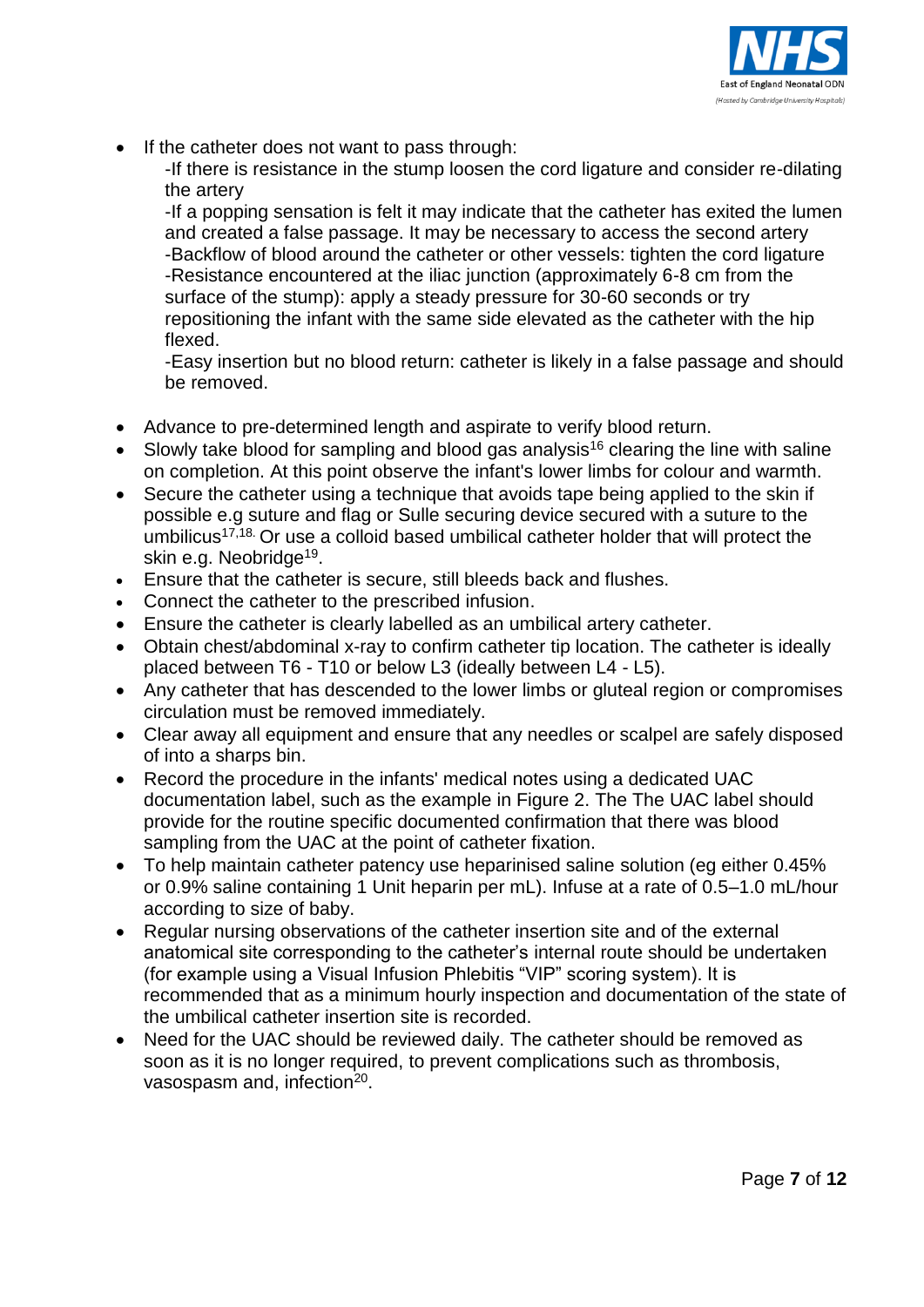

|                                          | Date: Time:                                                                                                                               |  |        |
|------------------------------------------|-------------------------------------------------------------------------------------------------------------------------------------------|--|--------|
|                                          | Indication<br>Insertion length: use the following method<br>$({3 \times \text{weight in kg}} + 9) + \text{cord stump length. cm}$         |  |        |
| Length by formula: cm. Stump length:  cm |                                                                                                                                           |  |        |
|                                          | Actual insertion length: cm<br>Confirm that line sampled blood at insertion $\Box$ ngth:<br>No. of attempts                               |  | (tick) |
|                                          |                                                                                                                                           |  |        |
|                                          | Position on X-Ray:  Acceptable  Yes or no<br>If no, state action                                                                          |  |        |
|                                          | Position on repeat X-Ray: Acceptable Yes or no                                                                                            |  |        |
|                                          | Sign below to verify line position confirmed as satisfactory by<br>Consultant Neonatologist/paediatrician/radiologist (within 24 hours of |  |        |
| insertion)                               |                                                                                                                                           |  |        |

**Fig 2: Example of umbilical Arterial catheterisation sticker for document procedure in the medical casenotes.**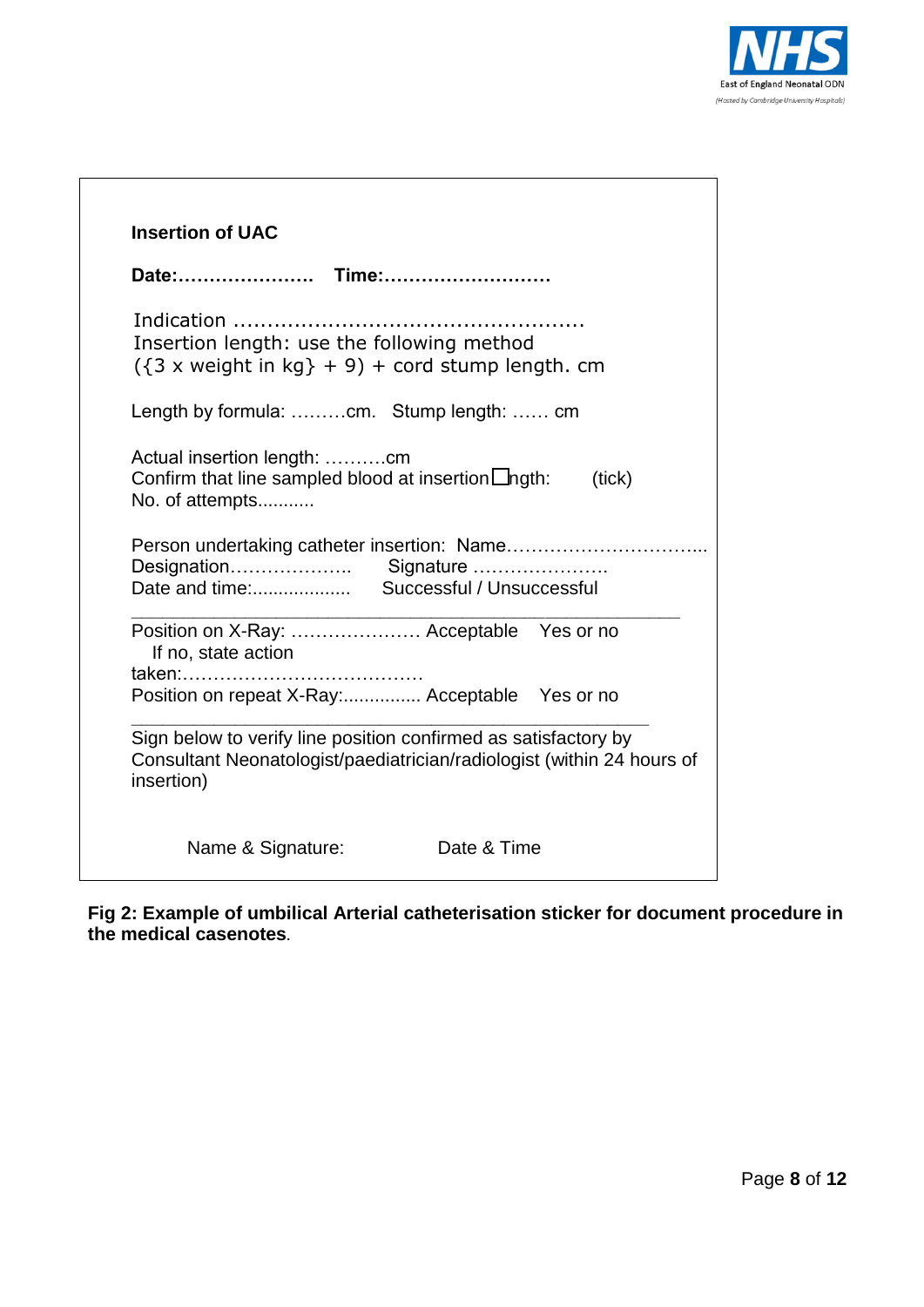

## **References**

- 1. MacDonald MG. (2002) Umbilical artery catheterisation. Ch 26. In: MacDonald MG, Ramasethu J. Atlas of procedures in neonatology. 3rd Ed. Lippincott Williams & Wilkins. Philadelphia. [IV]
- 2. Coleman MM, Spear ML, Finkelstein M, Leef KH et al. (2004) Short-term use of umbilical artery catheters may not be associated with increased risk for thrombosis. Pediatrics. April;113(4):770-4. [III]
- 3. Boo NY, Wong NC, Zulkifli S, Lye MS (1999) Risk factors associated with umbilical vascular catheter- associated thrombosis in newborn infants. Journal of Paediatrics and Child Health. 35 (5): 460-465. [IIb]
- 4. Brain AJL, Roberton NRC, Rennie JM. (1999) Iatrogenic Disorders. in Rennie JM, Roberton NRC Textbook of Neonatology. 3rd Ed. Churchill Livingstone. London. [IV]
- 5. British Association of Perinatal Medicine (2015) Use of Central Venous Catheters in Neonates A Framework for Practice. Revised 2018. London: BAPM. Available at: [http://www.bapm.org/publications/documents/guidelines/BAPM%20CVC%20final%20De](http://www.bapm.org/publications/documents/guidelines/BAPM%20CVC%20final%20Dec15.pdf) [c15.pdf](http://www.bapm.org/publications/documents/guidelines/BAPM%20CVC%20final%20Dec15.pdf) (Last accessed: 21st August 2020)
- 6. Kempley ST, Bennett S, Loftus BG, Cooper D, Gamsu HR (1993) Randomised trial of umbilical arterial catheter position: Clinical Outcome. Acta Paediatrica Scandanavia 82:173- 176 [Ib]
- 7. Rand T, Wwninger M, Kohlhauser C, Bischof S, Heinz-Peer G, Trattnig S, Popow C, Salzer HR (1996) Effects of umbilical arterial catheterisation on mesenteric haemodynamics. Pediatric Radiology 26 (7): 435-438 [IIb]
- 8. Barrington KJ (2005) Umbilical artery catheters in the newborn: Effects of position of the catheter tip. The Cochrane Library. Oxford CD000505. [Ia]
- 9. Lott JW, Conner GK, Phillips JB. (1996) Umbilical artery catheter blood sampling alters cerebral blood flow velocity in preterm infants. Journal of Perinatology. September-October;16(5):341-5. [III]
- 10.O'Grady NP, Alexander M, Dellinger EP, Gerberding JL et al. (2002) Guidelines for the prevention of intravascular catheter-related infections. Infection Control and Hospital Epidemiology. December;23(12):759-70. [IV]
- 11.Shukla H, Ferrara A. (1986) Rapid estimation of insertional length of umbilical catheters in newborns. American Journal of Disease in Childhood. August;140(8):786-8. [IIb]
- 12.Ahluwalia JS, Brain JL, Kelsall AW. (2005) Ch 45 Procedures and iatrogenic disorders. In: Rennie JM. Roberton's Textbook of Neonatology. Elsevier Churchill Livingstone. Philadelphia. [IV] Clinical Guideline: Insertion of an Umbilical Arterial Catheter - 9- Adapted by: Pauline Fellows Registration: NSC10/06 Review Due: May 2013 Issued: May 2010 Version 3
- 13.AWHONN and NANN (2001) Evidence-based clinical practice guideline: Neonatal skin care. Washington. [IV]
- 14.Reynolds PR, Banerjee S, Meek JH. (2005) Alcohol burns in extremely low birthweight infants: still occurring. Archives of Disease in Childhood Fetal and Neonatal Edition. January;90(1):F10. [IV]
- 15.Gomella TL. (1994) Ch 14 Procedures: Arterial Access. In: Gomella TL, Cunningham MD,Eyal FG. Neonatology 3rd Ed. Prentice-Hall International. USA. [IV]
- 16.Schulz G, Keller E, Haensse D, Arlettaz R, Bucher HU, Fauchère JC. (2003) Slow blood sampling from an umbilical artery catheter prevents a decrease in cerebral oxygenation in preterm newborn. Pediatrics. January;111(1):e73-e76. [III]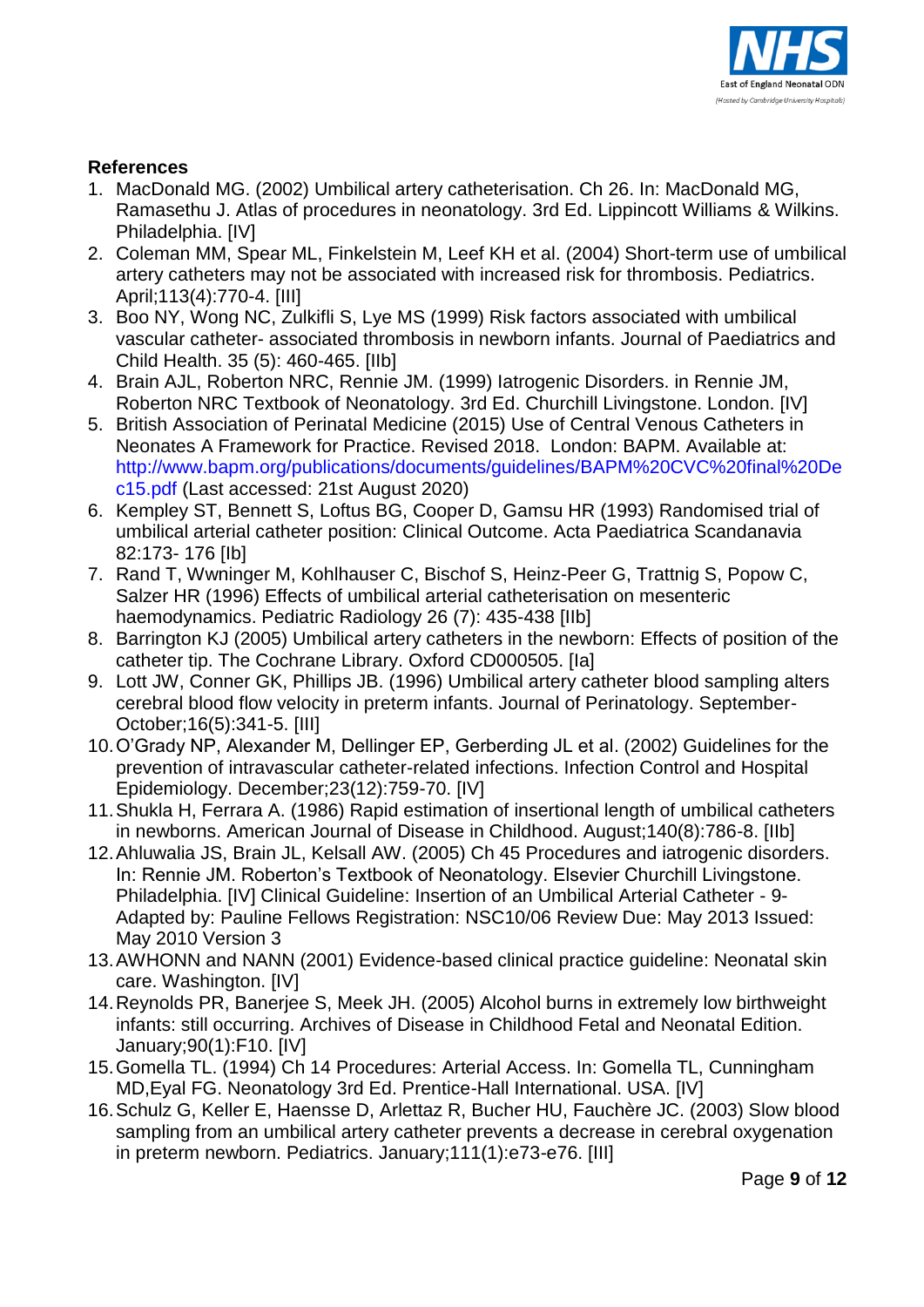

- 17.South M, Magnay A. (1988) Simple method for securing umbilical catheters. Archives of Disease in Childhood. July;63(7 Spec No):750-1. [IV]
- 18.Hindley DT, Lewis MA, Robinson MJ. (1994) Method for securing umbilical lines. Archives of Disease in Childhood Fetal and Neonatal Edition. January;70(1):F79-80. [IV]
- 19.Conway DP. (1998) Improved umbilical catheter anchoring device. Neonatal Network. August;17(5):65. [IV]
- 20.Furdon SA, Horgan MJ, Bradshaw WD, Clark DA. (2006) Nurses' guide to early detection of umbilical arterial catheter complications in infants. Advances in Neonatal Care. October;6(5):242-256. [IV]

21. Meinen, R.D., Bauer, A.S., Devous, K. et al. Point-of-care ultrasound use in umbilical line placement: a review. J Perinatol 40, 560–566 (2020). https://doi.org/10.1038/s41372-019-0558-8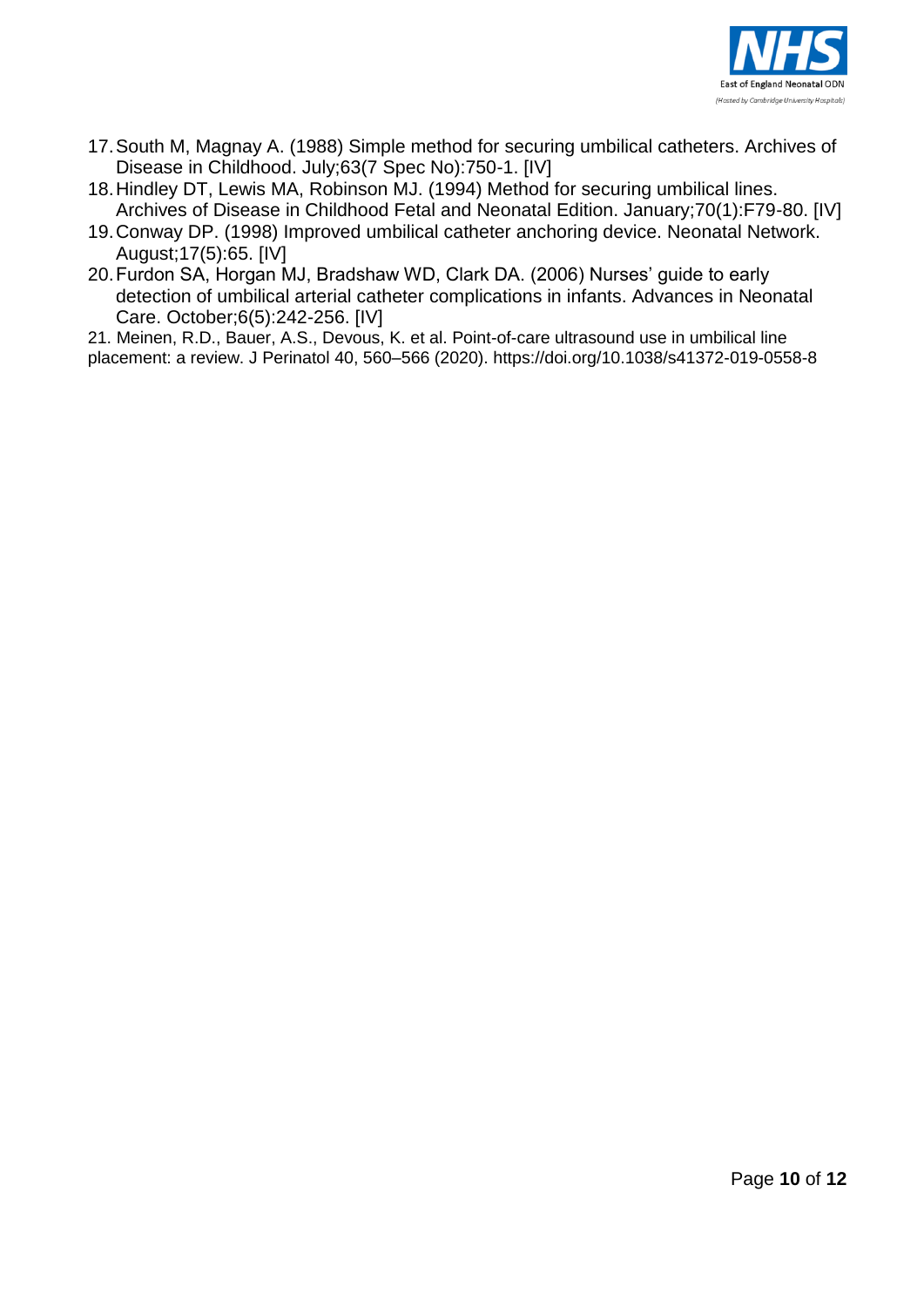

**All Rights Reserved. The East of England Neonatal ODN withholds all rights to the maximum extent allowable under law. Any unauthorised broadcasting, public performance, copying or re-recording will constitute infringement of copyright. Any reproduction must be authorised and consulted with by the holding organisation (East of England Neonatal ODN).**

**The organisation is open to share the document for supporting or reference purposes but appropriate authorisation and discussion must take place to ensure any clinical risk is mitigated. The document must not incur alteration that may pose patients at potential risk. The East of England Neonatal ODN accepts no legal responsibility against any unlawful reproduction. The document only applies to the East of England region with due process followed in agreeing the content.**